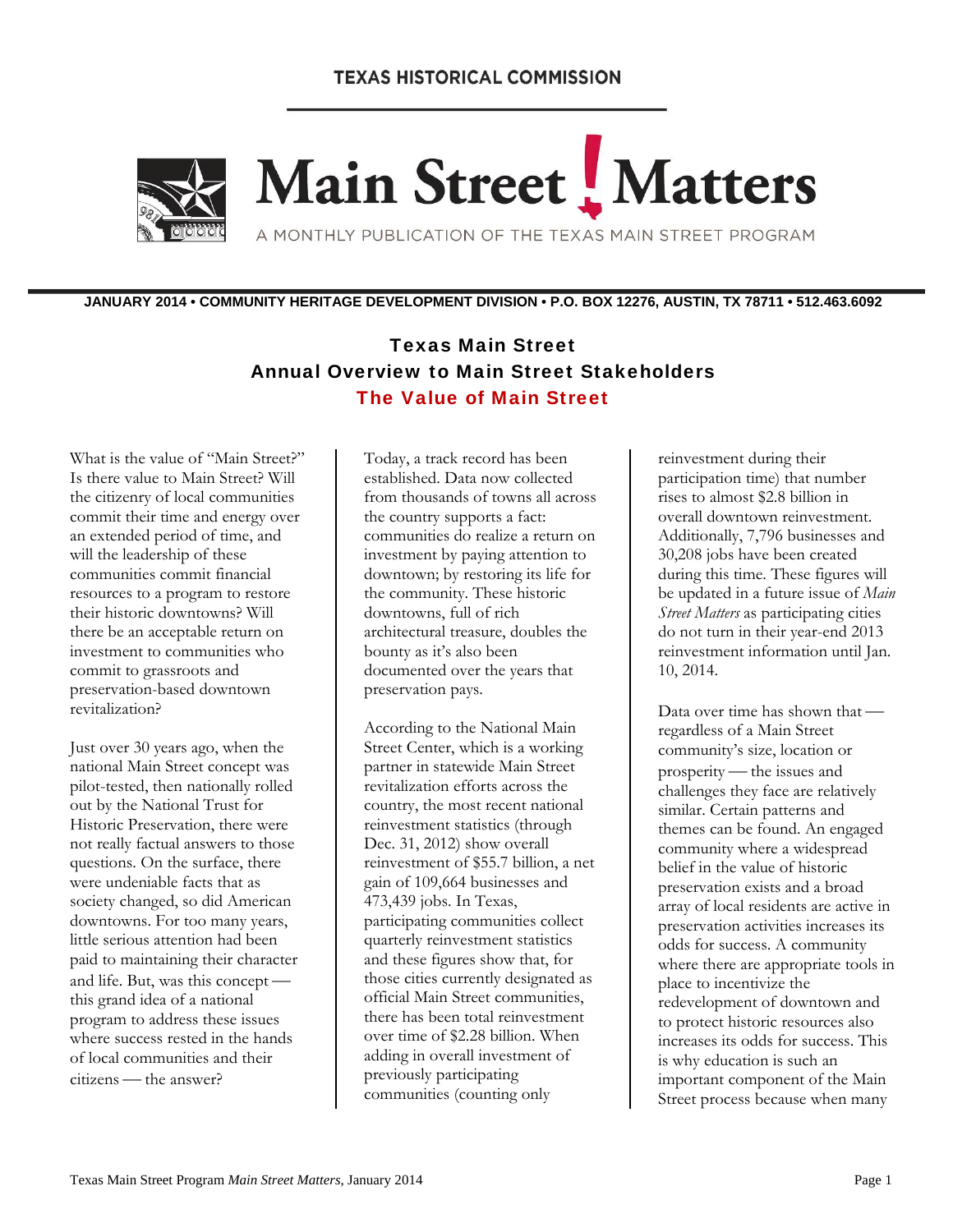communities come together to resolve challenges everyone in the network might be facing, the outcome is success for all. Given that the Texas Main Street effort was founded in the same year the national concept was rolled out across the country, an incredible wealth of knowledge has built up in the Texas network from which everyone benefits.

During 2013, the Texas Historical Commission's Texas Main Street Program contracted with The Community Land Use and Economics (CLUE) Group, a nationally known downtown and Main Street revitalization consulting firm to help staff provide a variety of services to the Texas Main Street network. The principals of the firm have significant national community development expertise and a broad background specifically in the Main Street model of preservation-based downtown revitalization. One of the principals, Kennedy Smith, directed the National Main Street Center (then a program of the National Trust for Historic Preservation) for 13 years. Smith contributed the following article on reinvestment and what it means for this issue of *Main Street Matters*, which is traditionally our annual overview to participating cities. The article provide another level of meaning to what reinvestment means and how, by analyzing individual reinvestment patterns, local programs can more strategically direct downtown economic development efforts. The article helps support the argument that there *is* value in directing resources to a localized program that focuses on the historic downtown. And that, indeed, there is value to Main Street, economically, socially and culturally.

#### **The Reinvestment Curve**  By Kennedy Smith

You know those reinvestment reports that Main Street programs complete? It turns out that they can do a lot more than just track reinvestment: they can also help you figure out your Main Street program's long-term progress.

The National Main Street Center began compiling the reinvestment statistics it received from statewide Main Street programs in the mid-1980s. Several years later, the Center noticed a very interesting pattern: When the Center's staff averaged all the data from local Main Street programs throughout the country together and graphed it by the number of years these programs had been active, a very distinctive curve appeared on the graph. And, the same distinctive curve appeared for several sets of data: the amount of money invested in physical improvements, the net number of jobs created, and the net number of businesses created.

Here's what it looks like: The curve starts out gradually edging upward. Then, around the 3rd-5th year of program activity, the curve arcs upward – and continues to curve upward, gradually leveling off around the 15th-20th year of program activity.

The Main Street Center realized that, in the first few years of Main Street program activity, physical improvements tend to be modest in scale, typically involving projects like taking care of deferred maintenance, upgrading signs, maybe some small-scale façade rehabilitation projects. So, the curve shows a small uptick in new investment, job creation, and business growth.

Then, after a few years, rehabilitation activity begins picking up. Businesses are earning more, and that means that they can pay slightly higher rents. With slightly more rental income, property owners can afford to make property improvements. This is a critical moment in the revitalization process. When downtown property owners begin making more substantial improvements to their buildings than they are able to do in the first several years, property values increase, and that means that the local government can collect slightly more in property taxes. With more property tax income, the local government can invest slightly more in public improvements and other downtown development incentives and, in turn, that encourages more private-sector investment and helps attract more shoppers and visitors.

After 15 or 20 years of revitalization work, many of the buildings that have needed rehabilitation have been improved, and building rehabilitation typically begins to level off.

The Main Street Center staff realized that this pattern was essentially illustrating three distinct and predictable phases of revitalization activity:

 **Catalyst Phase:** During the first several years of Main Street program activity the Main Street organization encourages low-cost, but highvisibility physical improvements; begins changing public perceptions of the district; helps businesses improve sales performance; and examines the market possibilities that might exist for its district, ultimately determining the economic development goals towards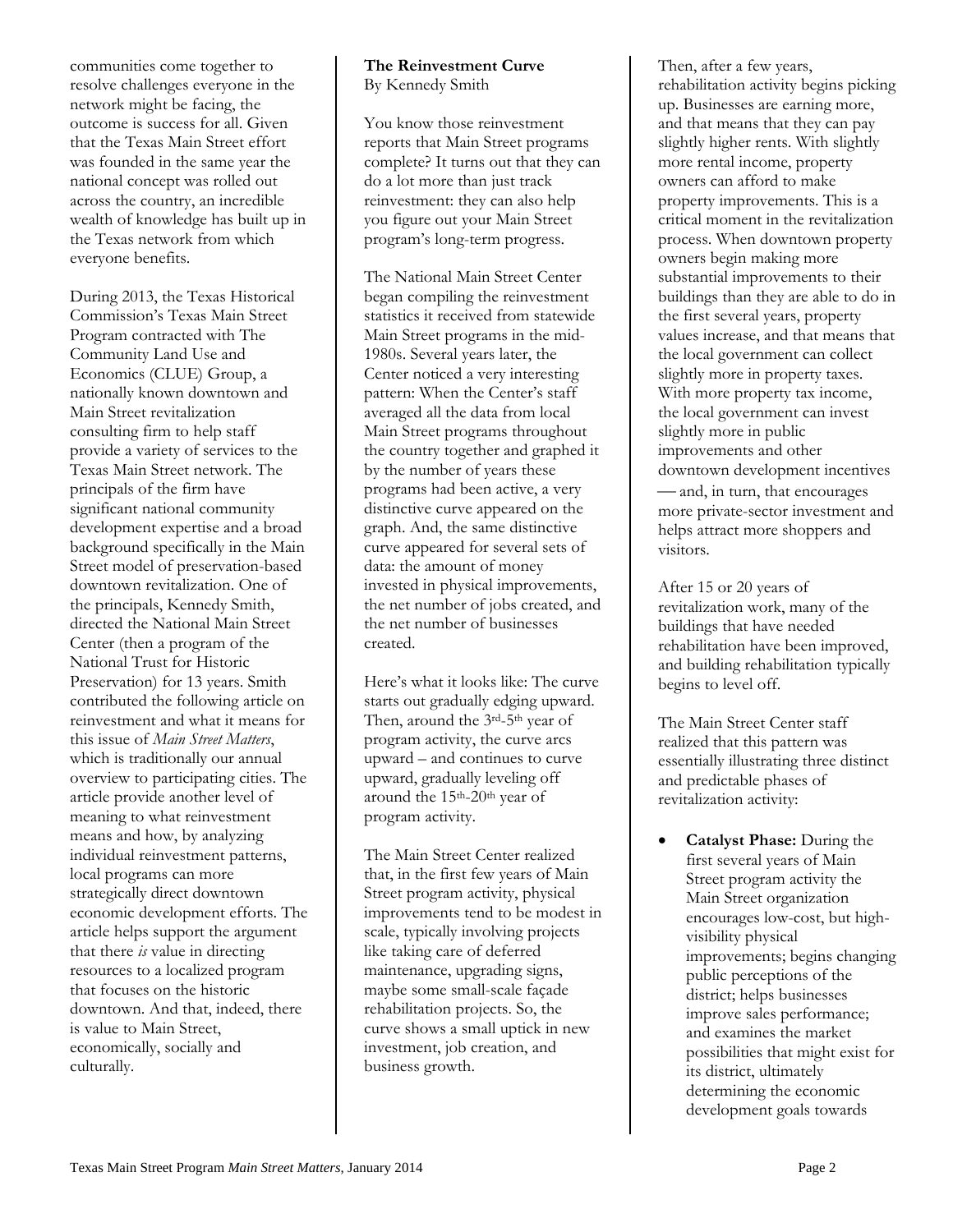which it will guide the district over the next decade or two.

There are typically four things that signal the transition from the Catalyst Phase to the Growth Phase. First, the organization has learned how to effectively manage design changes. Second, the organization has a good sense of what the district's best role might be within the regional economy. Third, it has begun to act strategically, rather than responding to problems and opportunities on an *ad hoc* basis. And, fourth, it is regarded within the community as an effective organization. When the organization has reached this point, it is ready to transition into its next phase.

 **Growth Phase:** During the Growth Phase, the Main Street organization uses the skills it learned and the economic development strategy it outlined in the Catalyst Phase to increase the district's sales, develop new businesses, encourage upper-floor development and larger-scale physical improvements, and attract new investment. During this phase, most major building rehabilitation work takes place, and the district's ground-floor and upper-floor occupancy rate gradually grows.

> Unlike the transition from the Catalyst Phase to the Growth Phase, which is marked by four organizational benchmarks, the transition from the Growth Phase to the Management Phase has two quantifiable measurements: by the end of the Growth Phase, there is generally no more than a 5-10 percent overall vacancy rate (including upper-floor spaces) in the district, and at least 80 percent of the buildings that

needed major rehabilitation have been rehabbed.

**Management Phase:** With occupancy up and most buildings rehabilitated, the Main Street program's role shifts towards maintaining and managing the positive changes that have taken place.

**Money!** Not only do these three phases have implications for organizing a Main Street program's activities, they also have significant implications for its funding.

For example, during the Catalyst Phase, the Main Street organization has not yet established a track record that might attract investment. Instead, it must raise money by getting stakeholders excited about the possibilities of a revitalized downtown, asking them to help support this dream.

**(Editor's note:** *Ms. Kennedy Smith is referring to a typical pattern in many other states where the local Main Street programs are non-profits and spend considerable effort raising money to support operations and projects. In Texas, some programs operate in this manner, but most are in city government and generally only raise money for special projects not for operations. However, the special-projects fundraising can sometimes be substantial. Several paragraphs down, Ms. Smith discusses struggles some programs have in finding ongoing funding* 

*– this might not be an issue for a program that is not funding operations; however, a program still struggling to capture broadbased and/or political support after several years should look at the same goalsetting process*.**)**

But, by the time the organization begins making the transition to the Growth Phase, it has (hopefully) established a credible track record and has clearly defined and outlined the major economic development strategies it intends to pursue for the next 5-10 years. At this point, stakeholders shift their attention to investing in these major strategies and their component activities. And, the sources of funding might become broader, also, as it becomes clearer which specific activities might be supported by federal and state grants, private equity, foundations, tax revenues, and other funding sources not often available to start-up organizations.

As the district's economic value increases (increased retail sales, higher property values, increased tax revenues, more jobs, etc.), a small percentage of that new economic value can usually be used to provide ongoing core support for the Main Street program. So, for example, a mature Main Street program might create a Business Improvement District, with the district's property owners volunteering to pay an assessment

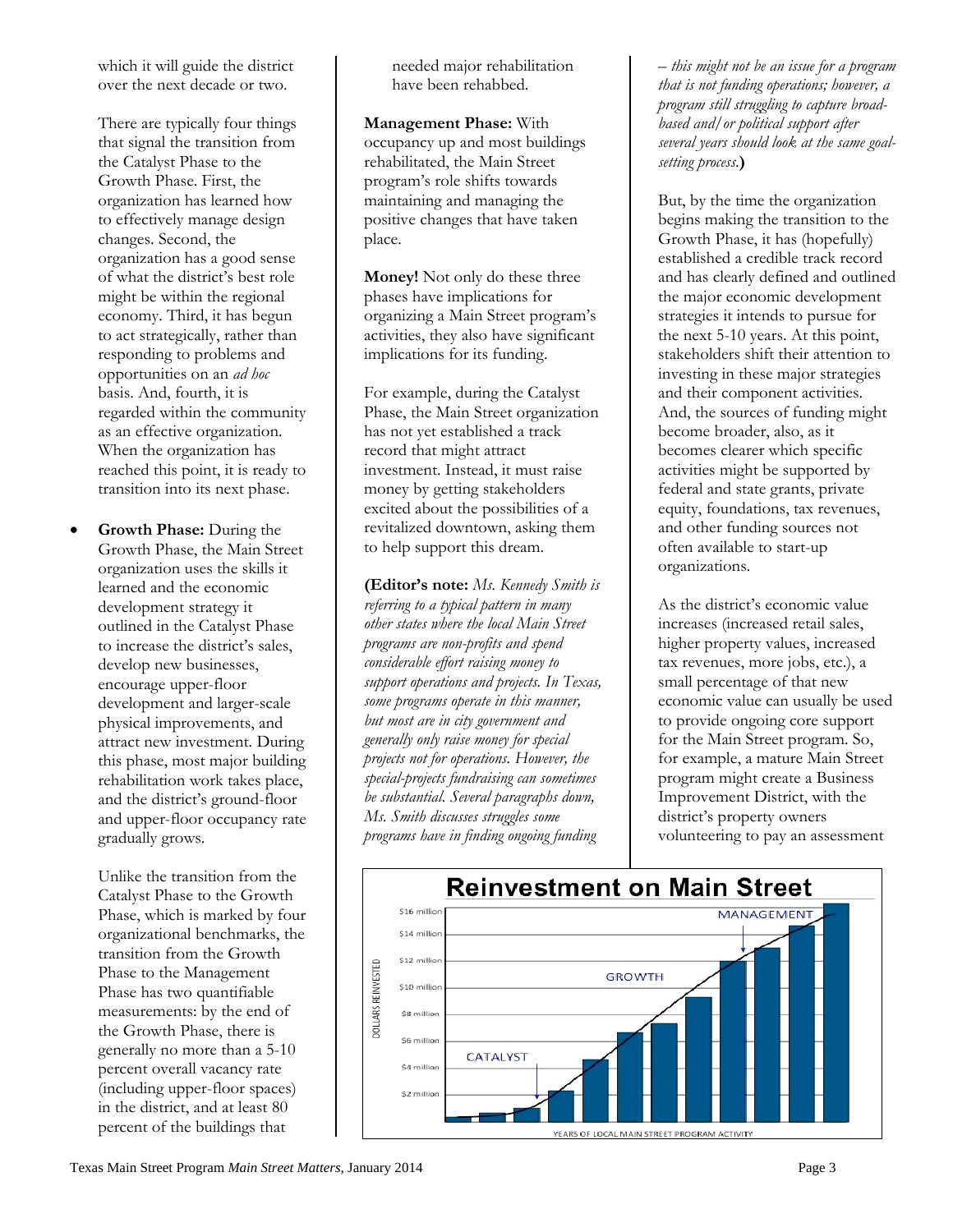based on property value to support the district's ongoing management. Or, some of the Main Street program's activities might be supported by Tax Increment Finance revenues generated by the higher property values resulting from revitalization activity.

#### **What's wrong?**

Understanding these three phases can also help a Main Street organization pinpoint problems it might be having. For example, if the program has been active for three or four years and is struggling to find ongoing funding, the problem is likely that it has not yet defined those two or three major economic development goals that it plans to pursue over the next decade or so – so, stakeholders are unsure of what they are being asked to support. Or, if a Main Street organization has been active for a long time but is finding that the marketing and business development activities that used to work well aren't working so well any more, it might be time for it to cycle back, conduct some new market research, and outline a new set of economic development goals for the next decade.

*The next section by the Texas Main Street Coordinator Debra Drescher looks at how some of Texas' Main Street cities compare to the three phases.*

The late 1980s and 1990s were a period of growth for the new state office as well, as new cities were designated and the network expanded. Today, we have numerous communities in our network that have been officially designated for many years and we continue to take in new communities as well. Using Kennedy's assumptions as a starting point for comparison, we looked at several Texas Main Street communities of different population sizes and in a variety of locations in Texas that have



participated since the 1980s or 1990s to see if the expected patterns existed. One would expect to see an initial period of starting reinvestment/rehabilitation growth in the first five years, followed by a spike over the next decade and a more constant line since that time as the programs exist in their management phase (See Reinvestment Expectations graph).

This chart shows a sample timeline for the catalyst, growth and management phases on which Texas' earliest designated Main Street programs would be. For this issue, due to constraints of time and space, we only collected comparison data for catalyst and growth phases, not management phases.

The chart below takes the hypothesis presented in the feature reinvestment article and reviews rehabilitation activity of three selected Texas Main Street communities that have finished their initial 3-5 year catalyst phase and are nearing the end of their growth phase. The graphs show that during their initial start-up period, rehabilitation activity was modest but once the foundation had been laid, rehabilitation activity dramatically picked up during the second phase between 5-15 years. This dramatic upswing was especially true for City A and City C. However, in reviewing data for this article, we did find that there are many Main Street programs in our Texas network that did not follow the pattern and showed a higher rate of growth during their initial phase than during the growth

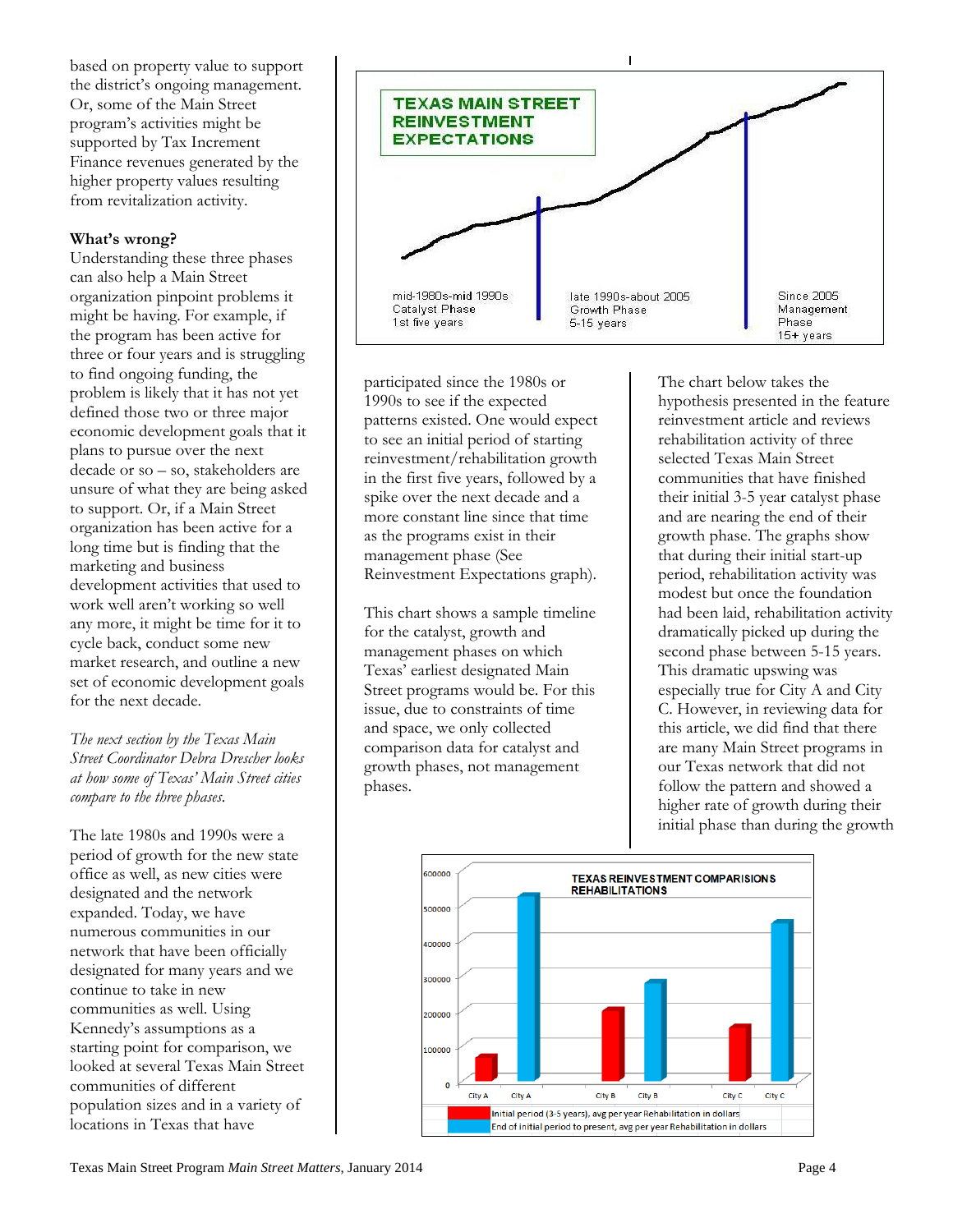phase. An assumption could be made that in these instances there had perhaps been a pent-up demand for available space in the downtown and the creation of a structured Main Street effort spurred activity quickly, thereby allowing a lot of reinvestment during the initial period. Or perhaps the high level of enthusiasm that is created in the early years of a program caused some previously tentative projects to take hold. Sometimes anomalies in reporting (such as a staff vacancy when reinvestments may not be consistently collected) could also cause variations in reporting records.

The chart at the top of this page expands the review of initial- and growth-period rehabilitations to look at private reinvestment in several other selected long-time Main Street communities. This would include not only rehabilitations but also properties bought and sold and new construction within the historic Main Street district. Again, there are many other communities in our network that haven't followed the theoretical pattern laid out in the feature article of modest initial growth and rapid second-stage growth. That not all programs follow the hypothesis is to be expected in a program such as Texas', which has widely varying participating communities all across the state.

Evidence of the pattern Kennedy Smith lays out can be directly seen in the rehabilitation reinvestments reported by three newer Main Street cities (urban and small) that have recently completed their initial phases and are now solidly in their growth phase. Looking at the chart below each of these programs began since 2005. Notice the



pattern: modest growth (or in the first year) at the start and for the past several years, a very solid pattern of strong growth.

In the end, there are many ways to calculate return on investment when it comes to judging the value of the Main Street effort and each local community will look for

downtown; there is self-satisfaction that comes from being a part of an effort that must have volunteers to succeed; and there is ever-growing community pride in a city with a belief in the value of its past and the need to preserve it while creating a useful downtown for its present and future.

| <b>INITIAL PHASE</b>                        | Pattern: program is building, growth is tentative |  |  |
|---------------------------------------------|---------------------------------------------------|--|--|
| City A, year 1 rehabilitation               | \$<br>1.276.240                                   |  |  |
| City A, year 2-3 rehabilitation             | \$<br>3,769,654                                   |  |  |
| City $B$ , year 1 rehabilitation $\sqrt{ }$ | 97,957                                            |  |  |
| City B, year 2-3 rehabilitation             | \$<br>1,057,340                                   |  |  |
| City C, year 1 rehabilitation \$            | 161,200                                           |  |  |
| City C, year 2-3 rehabilitation $\sqrt{ }$  | 1,171,556                                         |  |  |
| <b>GROWTH PHASE</b>                         | Pattern: activity picks up                        |  |  |
| City A, since growth phase began            |                                                   |  |  |
| $2008 \&$                                   | 20,738,720                                        |  |  |
| City B, since growth phase began            |                                                   |  |  |
| 2011S                                       | 1,431,655                                         |  |  |
| City C, since growth phase began            |                                                   |  |  |
| 2010 \$                                     | 5.143.166                                         |  |  |

elements of success that match their community's needs and desires. Some of it will be grounded in numbers — jobs and businesses created, buildings restored, etc. but most communities also know that the value of Main Street comes from a combination of what the numbers are saying plus the social and cultural meaning the Main Street effort provides. There is energy that one can feel in a vital

At the state office, we also add to the return-on-investment discussion with an internal look at the value of our own services (VOS). We have been collecting this data since Fiscal Year 2010 and, despite declining changes in our staff size, our output has remained relatively constant.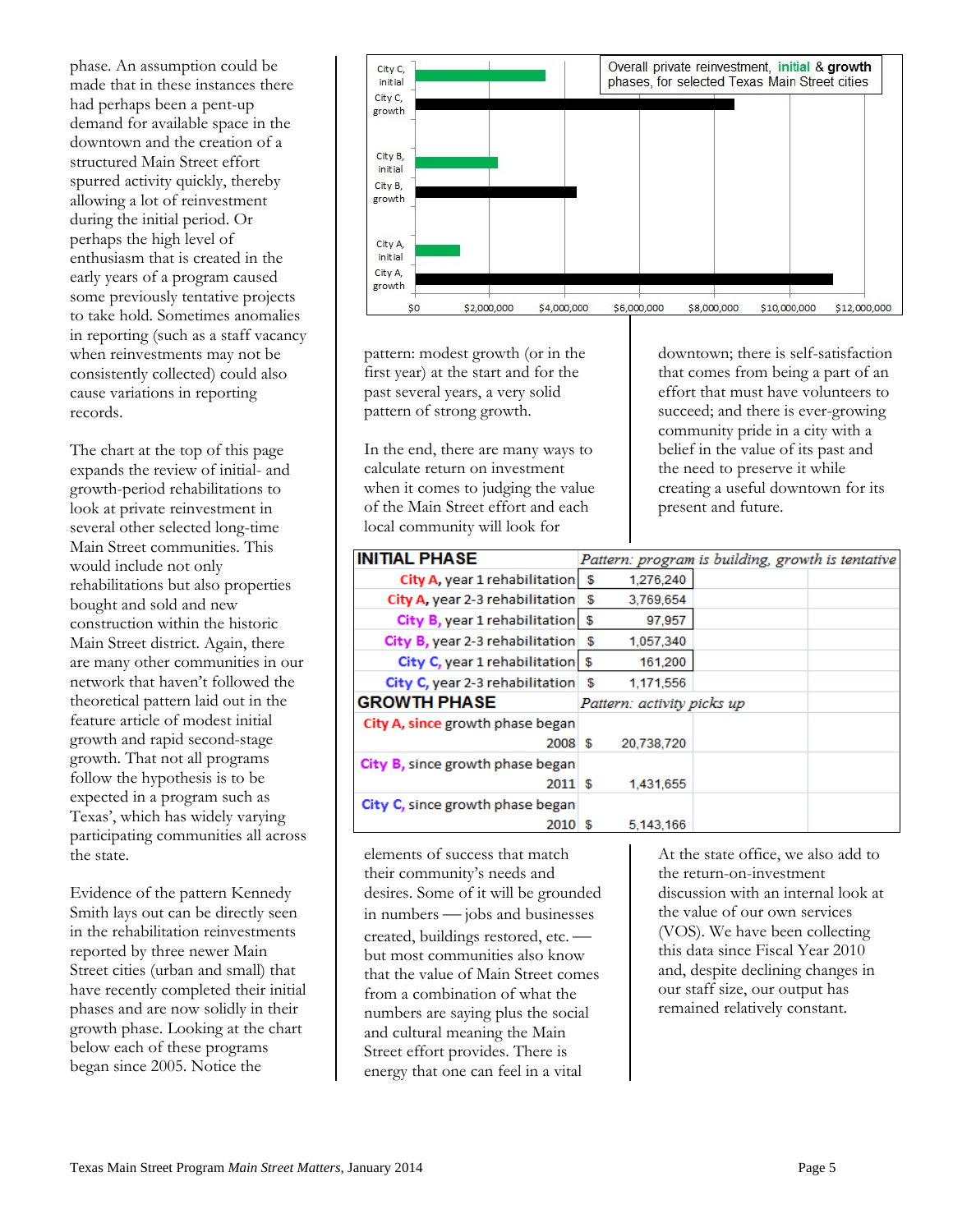During this time, we completed two dozen multi-day assessment site visits under our previous Preserve America grant (ended 2012); conducted numerous multiday resource team visits to newly entering communities along with regular site visits for existing programs to provide expertise and advice; provided considerable higher-level economic development assistance to multiple communities through our contract with The CLUE Group and brought the network together 2-3 times each year for training and professional development in multiple Main Street communities. To point out just a few of the areas we look at, we showed an average of 88 site visits annually upon request to provide services and an annual average of 3,423 hours spent to complete requested projects (like design or strategic planning reports) for our programs (this does not include the regular day-today assistance provided like responding to your emails, phone calls or the listserv). Additionally, during this time, the number of design projects we've worked on has resulted in between \$1.65 million and more than \$9.2 million in projects completed annually for a total over the four periods of \$20,235,545.

Just as importantly, the power of discussion among peers helps maintain the strength of the network. And as the chart on the right shows the Texas Main Street listserv is a highly used resource for managers. During the year, there were 1,171 e-conversations on 454 different topics shared on the Texas Main Street Listserv. Topics ranged widely from managers looking for advice on code enforcement issues, creating tax freeze documents, and implementing sidewalk obstruction ordinances to announcing important completed projects to questions about ADA compliance



in historic buildings, requests for samples of preservation ordinances and guidelines and suggestions for celebrating preservation month.

In December, Main Street manager Derek Hall used the listserv to proudly share the unveiling of Heritage Circle in downtown Luling, which features a circular area of stone benches and landscaping that encircles an 18 ft. tall pole clock. The inner circle has plaques honoring Luling natives who have achieved extraordinary things on the world stage. "This was a wonderful example of what can be accomplished if you can get everyone on board and pulling in the same direction," says Hall. "This is just another small example how Main Street programs effect positive change in our respective communities"



#### **The Year in Review and What's Ahead for 2014**

It was quite a year for the Texas Main Street program in 2013 and 2014 will be just as full. We visited Llano, La Grange, and Bastrop all very successful Main Street communities - for training and professional development. In 2013, we said hello! to some new Main Street programs when we welcomed Childress, Cuero, and San Augustine into the network. Thanks to the following people who helped TMSP staff by serving on the resource teams for these new programs: **Scott Day**, Urban Development Services, (San Antonio); Main Street managers/directors **Sarah O'Brien** (Nacogdoches), **Donna Dow** (Denison), **Dan Kelleher** (Vernon), **Nancy Wood** (Bastrop); **Jim Bob McMillan**, Texas Commission on the Arts; **Mary Turner**, former Forest Trail executive director; **Adam Alsobrook**, former THC project reviewer; **Joshua Bloom** and **Kennedy Smith**, The Community Land Use and Economics (CLUE) Group; and **Quana Childs**, THC architect.

We also said hello to Patrice Frey, the new Chief Executive Office of the National Main Street Center, when she visited four Texas Main Street communities as her very first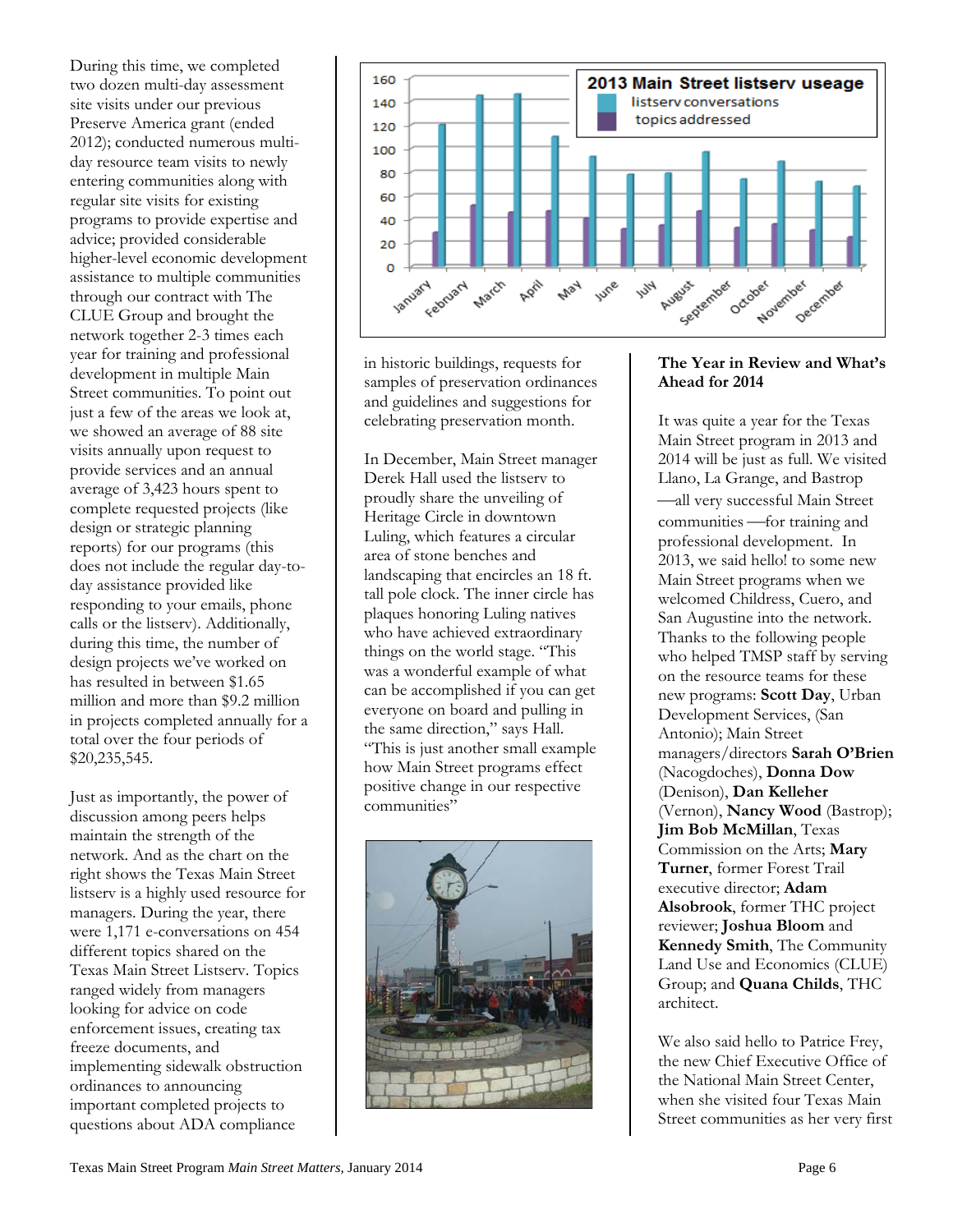stops on a nationwide listening tour to hear from local Main Street stakeholders and state coordinators. One of the stops in Texas that newly named National Main Street Center CEO Patrice Frey made was to Denton, where she got input from managers from Denton, Denison, Ferris, Waxahachie, and Corsicana. Earlier, she had met with managers in McKinney, Grapevine, and Decatur. Her U.S. tour had a big impact on the development of the national center's newly unveiled strategic plan that will guide our national organization for years to come.

We also said goodbye to several valued staff during 2013 (see photo box p.8). But in 2014, we'll welcome several new staff with new members (to be named) of the Main Street staff and new members of the Texas Historical Commission's newly created Courthouse Square Initiative that will work under the Main Street



Patrice Frey second from left, visited with several Main Street Managers during her visit to Texas.

umbrella. In late December when this issue of *Main Street Matters* was being written, we were reviewing applications to fill positions in planning, community and economic development and design. Considerable time will be spent in the early part of 2014 giving full definition and vision to this new

agency initiative that is designed to further leverage the significant stand-alone investment that goes into restoring a Texas Courthouse with the broader Main Street concepts.



In 2013, (above) Cuero, Childress and San Augustine became the newest members of the Main Street network. Their programs kicked off with the traditional First Lady's Tour visit by Anita Perry and Commissioners of the Texas Historical Commission. This month, (right) Caldwell, Sealy, and Waco officially became 2014 designated Main Street communities. They were introduced by Texas Historical Commission Executive Director Mark Wolfe (center) at the Texas Downtown Association/Texas Main Street Program annual conference in Bastrop in November. There are now 87 participating communities.

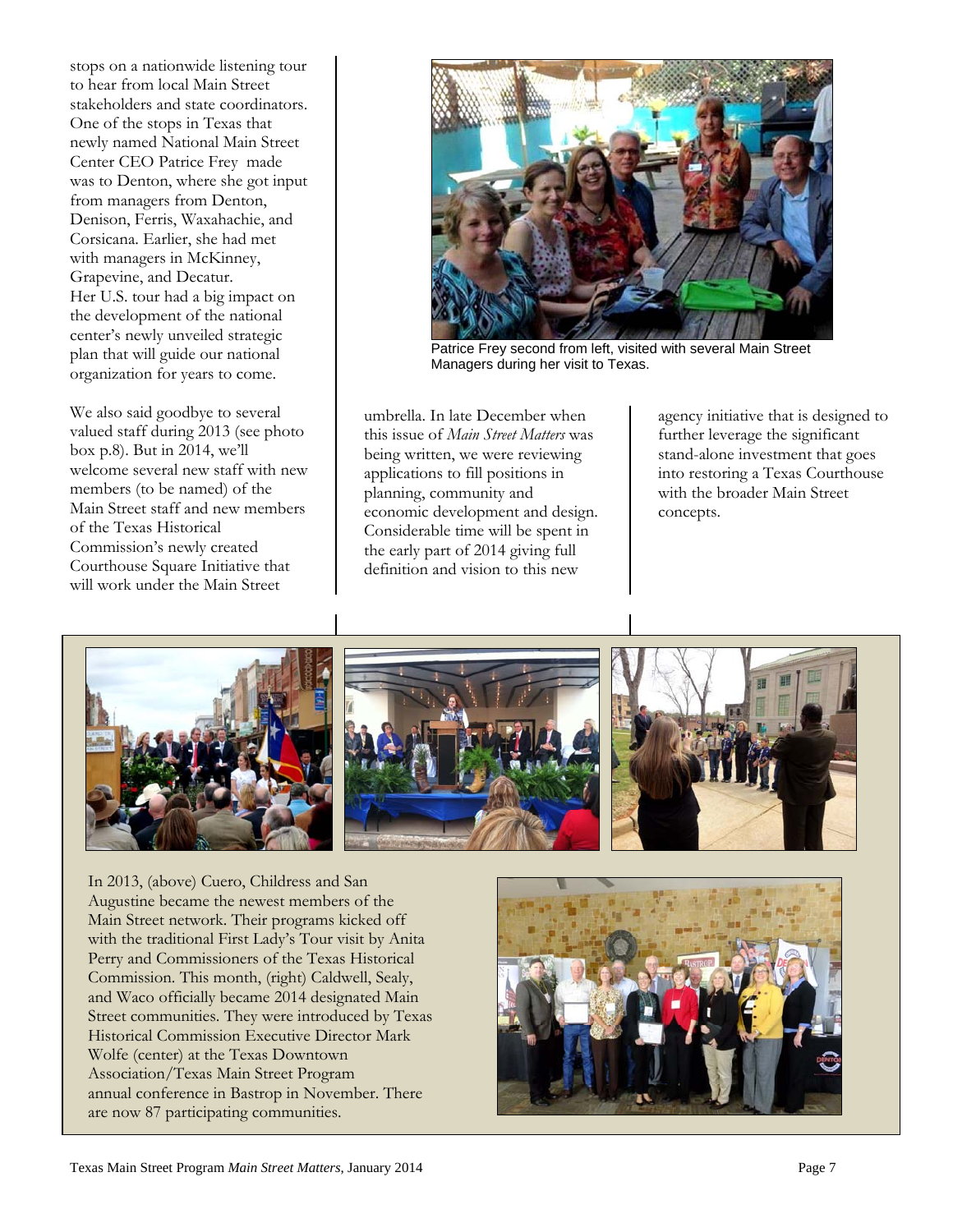#### **2014 Task Forces**

We are in the early stages of implementing two task forces, to be led by managers, to look at two very important components of Main Street. And we'll need your help and input.

One task force, to be led by Carolyn Teague, Mount Vernon Main Street manager, will help state staff review our training modules. There are many ways we offer training for your local volunteers and we want to make sure that we are doing it in a way that is most effective for your programs. This task force will review existing training materials used by TMSP to train local Main Street volunteers (boards, etc.) to determine:

- How local programs are orienting local volunteers to Main Street with the possibility of developing a local orientation template for adaptation by local programs
- Review the existing board training module used by the TMSP, looking toward

adaptation, changes, additions, etc., to it.

The second task force will be led by Corsicana Main Street manager Steve Dieterichs and will focus on developing a mentoring program for new managers. This would help enhance new manager training plus help them embrace Main Street and the network right away.

During the year, as these two task leaders get started on their work, you'll be hearing from them to provide input. If you would like to help on either of these task forces please contact Steve (sdieterichs@ci.corsicana.tx.us, 903.654.4851) or Carolyn at (cteague@comvtx.com, 903.537.4070)

#### **Main Street Matters in 2014**

While the format of MSM isn't likely to change during the year, the way content is presented will be changing and we are looking forward to your ideas for helping that happen. Instead of doing a Spotlight featuring a single community in every issue, we will

alternate with a Community Spotlight one month and a Topical/Best Practices Spotlight the next as follows:

- February: Our 2013 cities of Childress, Cuero, and San Augustine share their lessons learned, successes had and future goals.
- March: Best Practices/Main Street Volunteer Programs
- April: Amarillo
- May: Best Practices/Unique and Measurable Main Street Promotions for retail development, heritage/preservation celebration, education and awareness and fundraising.
- June: Lufkin (site of summer Main Street professional development).

The rest of year is still under development, so if you would like to suggest a topic or your community for a Spotlight please let us know at debra.drescher@thc.state.tx.us.



Jill Robinson (front row, third from right), Texas Main Street Assistant State Coordinator and longtime THC employee, retired in November and was given a special send-off in Bastrop by many local managers and THC staff. Earlier in the year, we also said goodbye to Audrey Holt, who had worked with many managers as a member of the TMSP design staff.